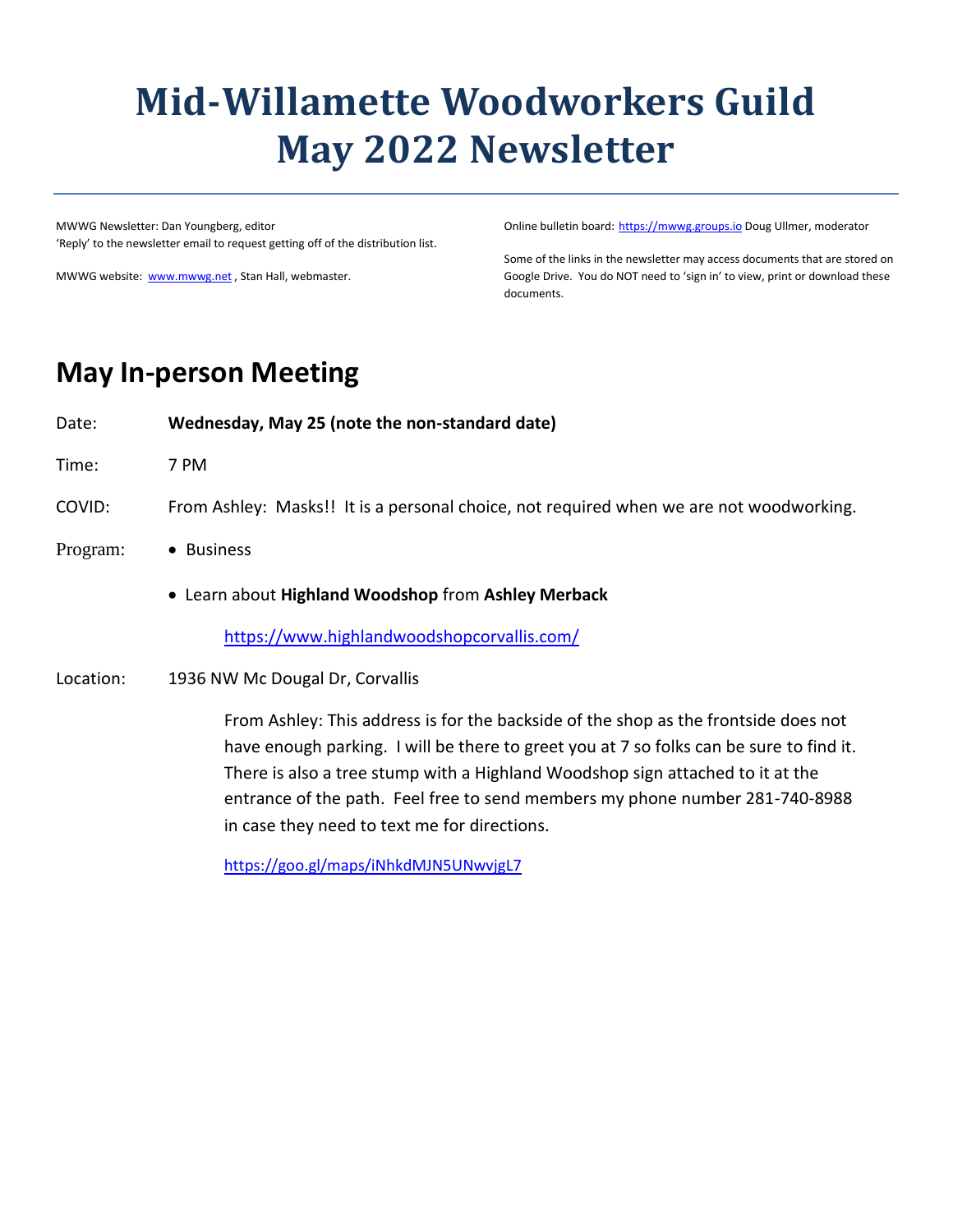# **Future Meetings**

The following meetings have been confirmed.

- June 20: Wood Castle tour by Ron Loe.
- October 14 16: Annual Exhibition at the Library. See following article.
- November 7: Tour of OSU Emmerson Advanced Wood Products Laboratory at 4 PM.

Under consideration.

- Picnic
- Invitational (MWWG Distribution) Swap Meet (combine with picnic?)

# **MWWG 2022 In-Real-Life Exhibition**

#### **From Brent Baker**

The Guild is planning to have our first in-person show since 2019. It will be in the Community Room of the Corvallis Library as it has been in years past. It will be shorter than in the past. The dates of the show are **Friday, October 14 thru Sunday, October 16.** 

To exhibit your work you must be a member of the Guild in good standing. Any new work you've since that last inperson exhibit is welcome. That includes work that you've shown in any of the virtual shows the Guild has held during the pandemic. Work that you've shown in previous in-person Guild shows (pre-pandemic) is not.

We have a shorter time than usual and so we'll be doing several things to simplify the show to maximize display time and minimize work. We won't give awards, and thus no voting, ballot counting or award ceremony at the end of the exhibit. We won't set up pedestals for the display, we'll just use the Library's tables.

Our tentative schedule:

Friday noon: We get possession of the room. Guild members will be able to bring your pieces in. We set up the room and arrange the exhibit. With any luck we'll have the exhibit presentable by 4:30 or so.

Friday evening: We hope to have a reception, with food, as in years past. I figure the reception will run from 5 to 7 or 8. The Library closes at 5 on Friday, but we will be open into the evening.

Saturday: Our exhibit will be open normal Library hours,  $9 - 5$ .

Sunday: The Library is open on Sundays from 1– 5. We'll run the exhibit from 1 – 4 or 4:30. Then we'll start to take down and clean up. We'll need to restore the room to its default state, as in years past.

We'll still need guild members to volunteer to man the show whenever it's open, help with publicity, and help with setup and takedown.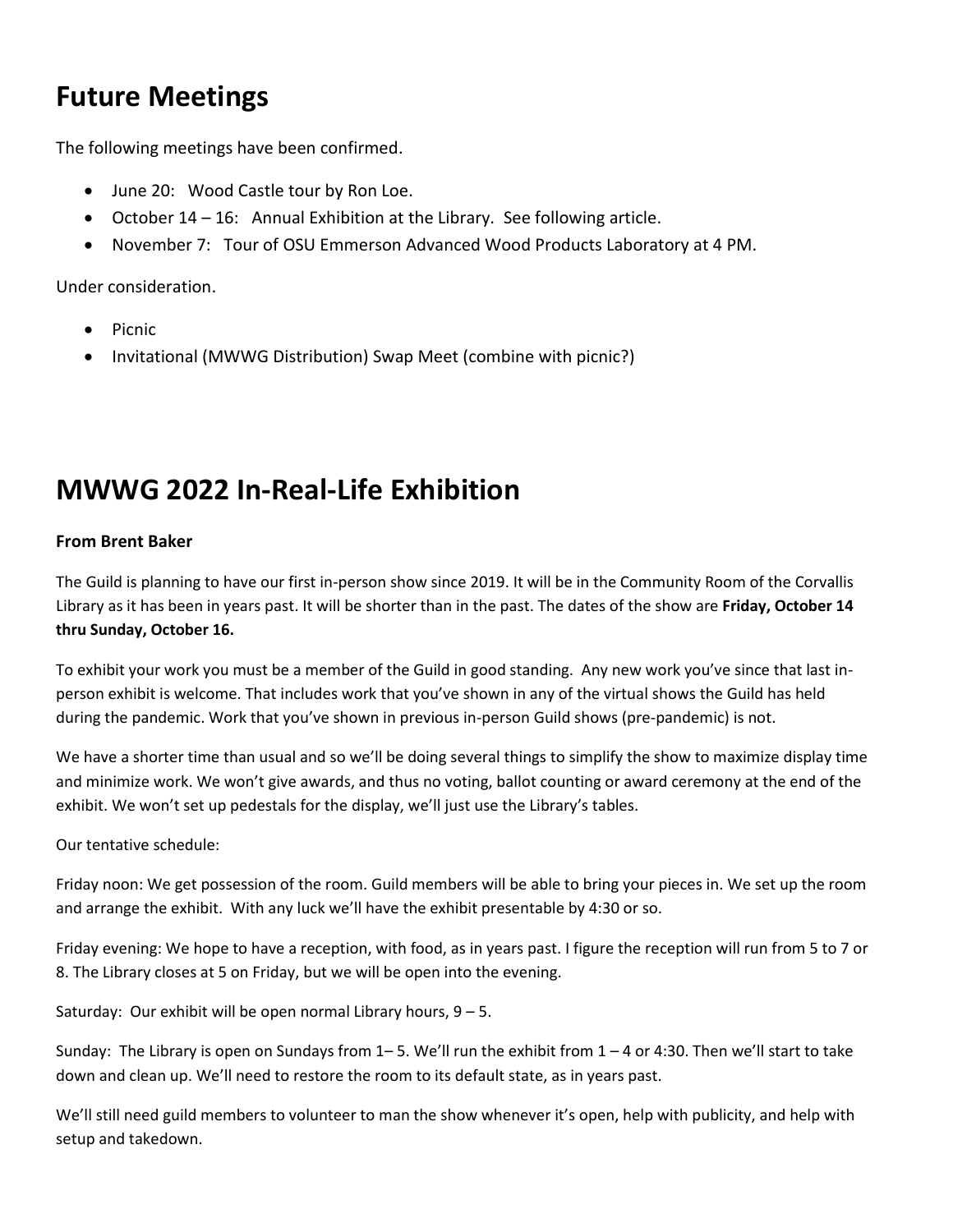As with all things pandemic, our plans are a bit tentative, and subject to edicts of the City and the health authorities. Unfortunately, we won't be reserving a space for either of the high school wood shops to exhibit their work for this show. It would be great if we could do that in the future, but for this show we'll exhibit only our member's work.

As always our goal is to have a great exhibit that the community will enjoy and talk to the community about what we're doing.

To pay Guild membership dues, send in the form found here:

<https://mwwg.net/wp-content/uploads/2022/02/Membership-Dues-Form.pdf>

# **Member Projects and Other Activities on MWWG.groups.io**

Some of the topics recently added to MWWG.groups.io include: **Blade Question, Lightweight Adjustable Clamps, A Bread Box Work in Progress, Another Wagatabon, Plum Dandy, Not Fine Woodworking, Not Quite Woodworking, Finish on Redwood, The Duke, Palm Tree.** As usual, some of the titles are inscrutable; but also as usual, interesting content abounds.

For information on joining MWWG.groups.io, see the very end of this newsletter.

# **Guild Membership**

Guild membership is for a calendar year. Membership needs to be renewed in January. Since Guild expenses were less than usual in 2021 due to COVID constraints, the board has decided **that dues for 2022 will be reduced to \$20.** (Hope springs eternal—dues are expected to go back to \$30 in 2023 when the pandemic has been tamed.) Please send a check for \$20 to the MWWG at PO Box 321, Corvallis 97339. Please be sure to include a [Membership Form.](https://drive.google.com/open?id=1wBVVWrB7vK4yX1Ny3MrvolqrMbRKvaMmY4PR8ndyS2E)

# **MWWG Board and Officers – 2022 – 2023**

Brent Baker, vice president Del Banners, president Kevin Bieberich Brian Egan, treasurer Stan Hall, webmaster\*

Gary Radice, email communications\* Doug Ullmer, secretary Dan Youngberg, registered agent\*

\* not an official officer position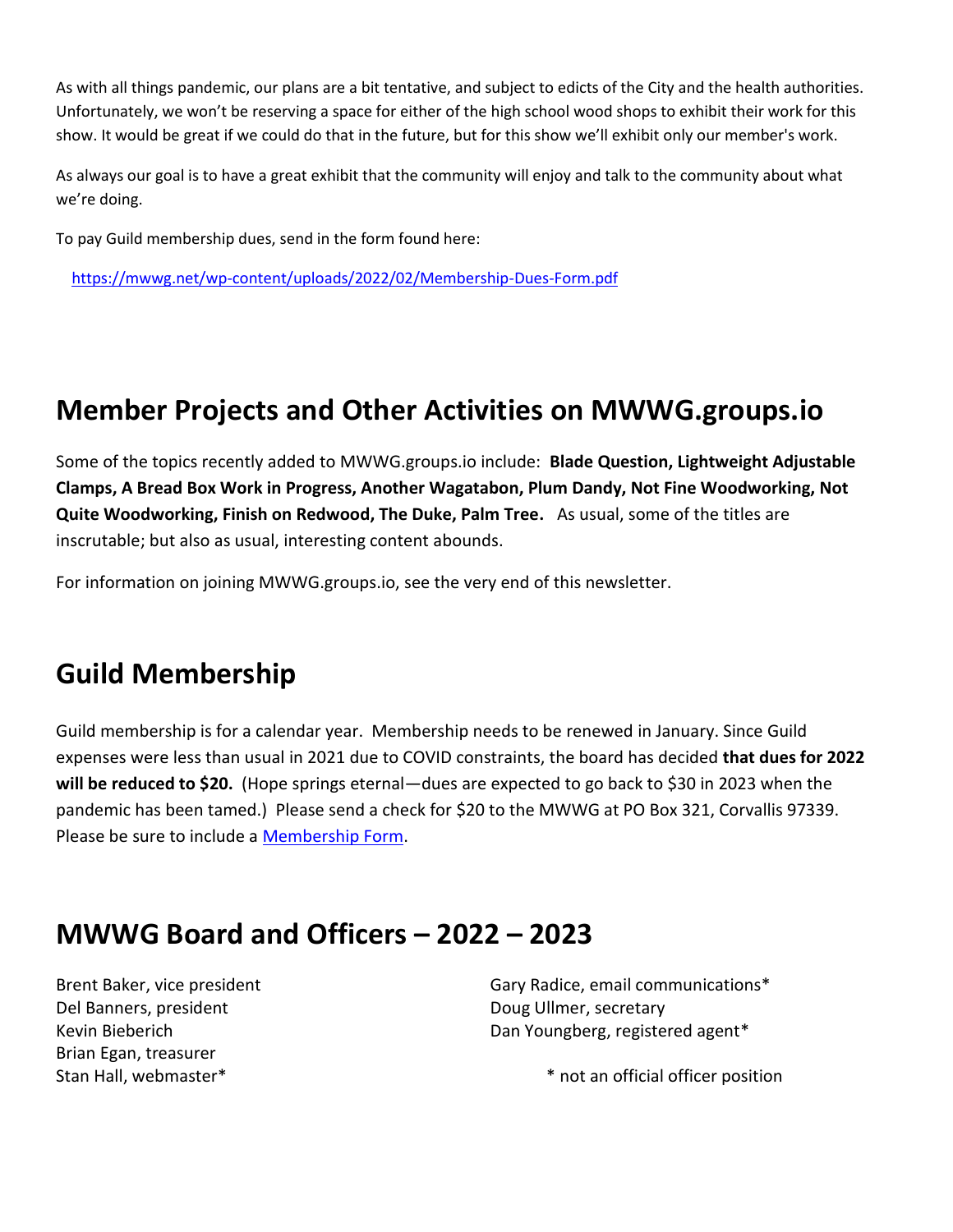# **MWWG Members – Calendar 2022**

#### *As of May, 2022*

- 1. Brent Baker
- 2. Tom Baker
- 3. Del Banners
- 4. Kevin Bieberich
- 5. Kiko Denzer
- 6. Brian Egan
- 7. Tim Emery
- 8. Jim Good
- 9. Stan Hall
- 10. Gary Irwin
- 11. Ed Kreusser 12. David Leyva
- 13. Marvin
- McConoughey
- 14. Patrick
	- **McKinley**
- 15. Kurt Mottweiler
- 16. Gary Radice
- 17. Ben Roberts-
- Pierel
- 18. Bob Smith
- 19. Gene
- Stemmann
- 20. Doug Ullmer
- 21. Dan Youngberg

### **Previous Meetings and Events**

#### **2013**

January 2013 Meeting Spalting of Wood by Dr. Seri Robinson February Meeting **Coloring Wood** February 28 – March 27 Footwise Window Exhibit March Meeting **Finishing** the Finish April 24 – 27 Annual Exhibition May Meeting **Chair Design by Pat Megowan** June Meeting The Meeting Capacase 2 Zena Forest Products Tour July Meeting **Fire Extinguishers—Theory and Practice** August Meeting **Picnic** September Meeting Selection and Layout of Materials for a Chair October Meeting **Ionery and Assembly for Chairs** November Meeting Tools, Jigs & Fixtures, also, Chair Discussion December Meeting **Annual Holiday Party** 

#### **2014**

January 2014 Meeting Maloof-Style Chair, Kim Johansen February Meeting **Lumber to Legacy Project, Mark Azavedo**; Laminated Chairs, Gene Stemmann

March 4-17 Footwise Window Exhibition March Meeting Chair building DVD's, Stan Hall April 23 – 26 Annual Exhibition May 19 Meeting **Drawers**, kick-off. June 16 Meeting **June 16 Meeting** Jigs for Drawers-John Mikkelson, host July 21 Meeting Tour of Wood Castle Production Facility—Brent Baker August 18 Meeting **Annual Picnic at The Big Tree—Kent Stockwell** September 15 Meeting Drawer Joinery-OSU, John Mikkelson, host October MWWG shares a window at Footwise with Lumber Legacy—Kirk Newburgh October 20 Meeting Drawers-Videos and Discussion November 17 Meeting Drawers—Chest of Drawers and Hand Dovetailing December Meeting **Annual Holiday Party**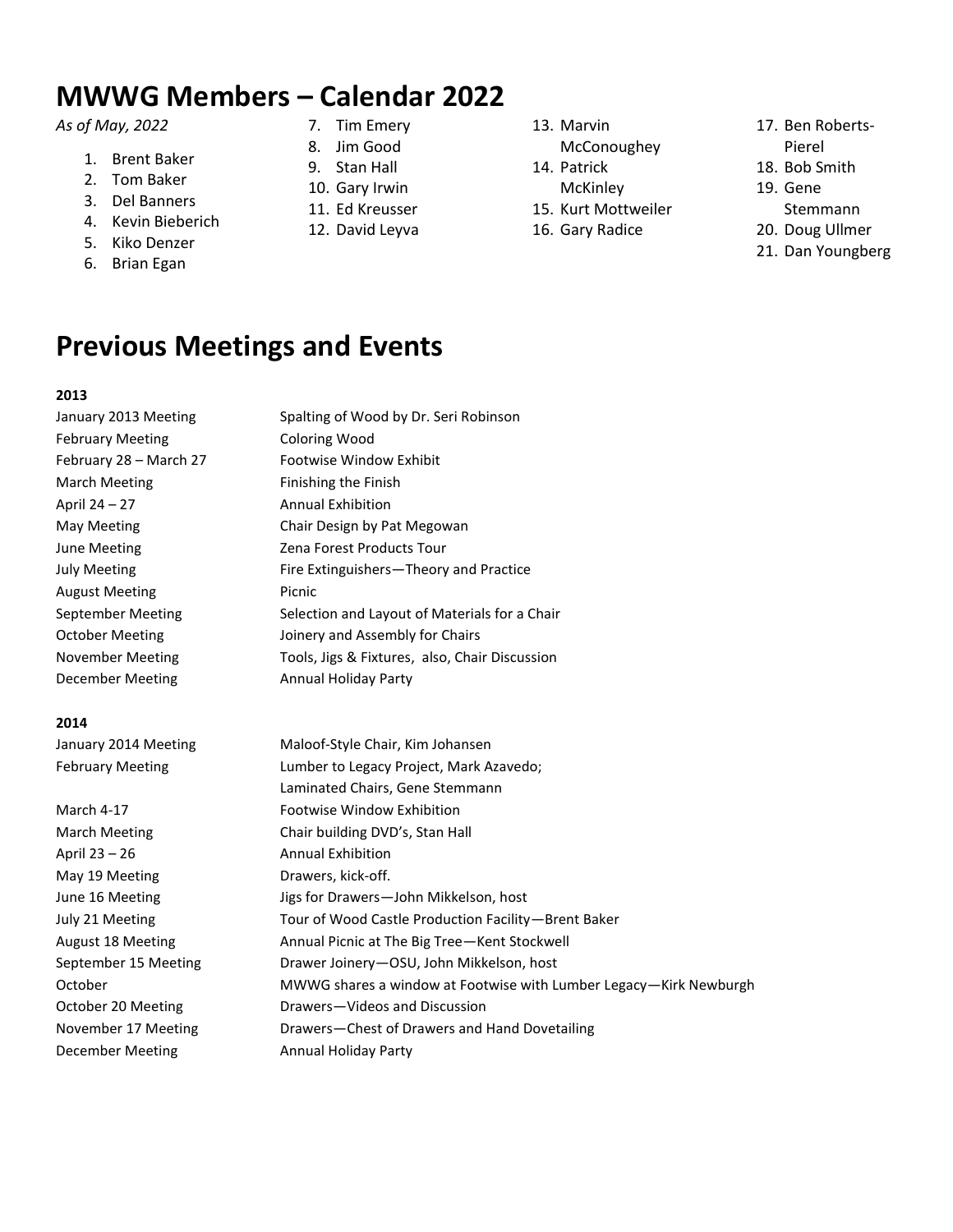#### **2015**

January 19, 2015 Meeting Hand Sawing (Kim Johansen) and High End Jewelry Boxes (Bill Bolstad) February 16 Meeting Crescent Valley High School Wood Shop Tour-Kent Stockwell March 25-29 **Annual Exhibition** April 20 Meeting Speaker didn't show up. Impromptu discussion followed. May 18 Meeting Jim Bergeron, Master Northwest Indian Woodcarver; Jim Good June 15 Meeting **Bolstad Workshop Tour, Talbot, OR** July 20 Meeting Waterborne Spray Finishes, John Mikkelson, OSU August 17 **Picnic under the Big Tree, Kent Stockwell** September 21 Meeting Tour of Northwest Timber October 19 Meeting Steam Bending Wood, Bill Storch November 16 Meeting Bandsaw Tuning and Use, by Bill Bolstad and Jim Good December **Holiday Party at the OSU Forestry Cabin** 

#### **2016**

| January 18, 2016 Meeting | Collecting and Restoring Tools, by Bob Malouf                   |
|--------------------------|-----------------------------------------------------------------|
| February 15 Meeting      | Finishing Figured Woods by Kim Johansen                         |
| March 19 Meeting         | Albany Carousel, arranged by Stan Hall                          |
| April 21 - 24            | <b>Annual Exhibition</b>                                        |
| May 16 Meeting           | Philomath High School Shop, by Scott Ballard                    |
| June 29 Meeting          | Working with Slabs by Justin McMinds and John Mikkelson, Part 1 |
| July 18 Meeting          | Working with Slabs, Part 2                                      |
| August 15 Picnic         | Annual picnic, hosted by Kent Stockwell under "The Big Tree"    |
| September 26 Meeting     | Fundamentals of Design by Andrew Nigon                          |
| October 17 Meeting       | Refining Furniture Designs                                      |
| November 21 Meeting      | (1) Members' proposed Guild Show Project Designs                |
|                          | (2) Machine-assisted Joinery                                    |
| December 12 Party        | Holiday Party Potluck and Wooden Router Bit Exchange            |

#### **2017**

| Coopering by Katherine Edmonds                               |
|--------------------------------------------------------------|
| Building Guitars by Kim Johansen                             |
| Footwise Window Display                                      |
| Jigs and Fixtures                                            |
| 34th Annual MWWG Exhibition of Fine Woodworking              |
| Making Clocks by Stan Hall                                   |
| Michael C. Fortune Presentation                              |
| Michael C. Fortune Workshop                                  |
| Photography for Woodworkers by Lou Nunnelly                  |
| Annual Picnic                                                |
| Boxes by John Mikkelson                                      |
| Installing Hinges by John Mikkelson                          |
| Inlay Techniques by Gary Radice, Doug Ullmer, Jim Good       |
| <b>Holiday Party Potluck and Wooden Screwdriver Exchange</b> |
|                                                              |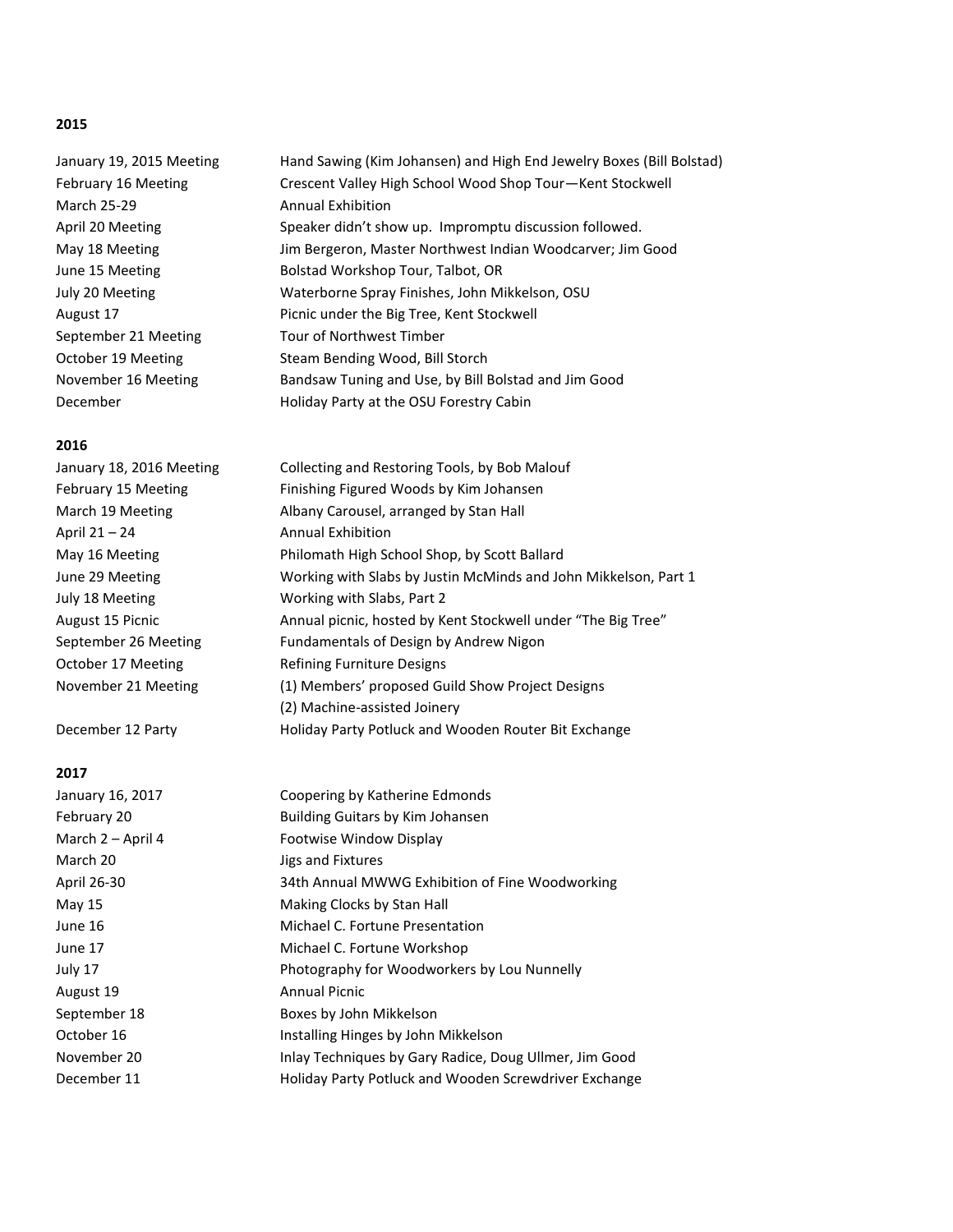#### **2018**

| January 15, 2018         | Story Sticks, Dean Stephens                                         |
|--------------------------|---------------------------------------------------------------------|
| February 1 - 28          | Footwise Window Display                                             |
| February 19              | Successful Glue-Ups, Bill and Joanne Storch                         |
| March 19                 | YouTube and Woodworking, Lin Orvar                                  |
| April 13 – 14            | <b>Garrett Hack Presentation and Workshop</b>                       |
| April 18 - 22            | 35th Annual MWWG Exhibition of Fine Woodworking                     |
| May 21                   | Tool Restoration, Gary Radice                                       |
| June 16 (Saturday), 3 PM | Gray's Furniture Repair, Albany Field Trip                          |
| July 16                  | Vacuum Technology for Woodworking, Doug Ullmer                      |
| August 20                | Annual Picnic, Under Kent Stockwell's Big Tree                      |
| September 17             | Some Methods for Sharpening Tools                                   |
| October 15               | Selecting the Right Wood for a Project                              |
| November 19              | Turning by Donna & Ed Kreusser, Brent Baker                         |
| December 10              | Holiday Party Potluck and Wooden Chisel Exchange at the Arts Center |

#### **2019**

| January 21, 2019 | Tommy's Paint Pot – Finishing Products for Woodworkers |
|------------------|--------------------------------------------------------|
| February 19      | Finishing 2 - Members Share Their Expertise            |
| March 18         | <b>Works in Progress</b>                               |
| April 25-28      | 36th Annual MWWG Exhibition of Fine Woodworking        |
| May 20           | Lessons Learned                                        |
| June 17          | Working with Difficult Wood                            |
| July 15          | Board and Members Planning Session                     |
| August 19        | Annual Picnic, Under Kent Stockwell's Big Tree         |
| September 10     | Hull-Oakes Sawmill Tour, Lunch at Long Timber Brewing  |
| October 21       | Shop Safety                                            |
| November 18      | French Miter Jack Reproduction, Gary Radice            |
| December 13      | Holiday Party at the Arts Center                       |

#### **2020**

| January 20, 2020 | Restoring/Hot-Rodding Woodies, Marty Behrens                |
|------------------|-------------------------------------------------------------|
| February         | Tallwood Institute tour                                     |
| March            | Meeting cancelled due to COVID-19                           |
| April            | Show cancelled due to COVID-19                              |
| May              | No meeting due to COVID-19                                  |
| June 15          | Zoom: Projects by Bob Smith, Gary Radice and Brent Baker    |
| July 20          | Zoom: Projects by Brent Baker, Gene Stemmann and Brian Egan |
| August           | Picnic cancelled due to COVID-19                            |
| September 21     | Zoom: Kiko Denzer: Working with hatchets and drawknives     |
| October 19       | Zoom: Rose Holdorf: Folk School                             |
| November 16      | Zoom: Doug Ullmer 20 Desks Challenge                        |
| December 21      | Zoom: Doug Ullmer 20 Desks Challenge Update; Holiday Gifts  |
| December         | Holiday party cancelled due to COVID-19                     |